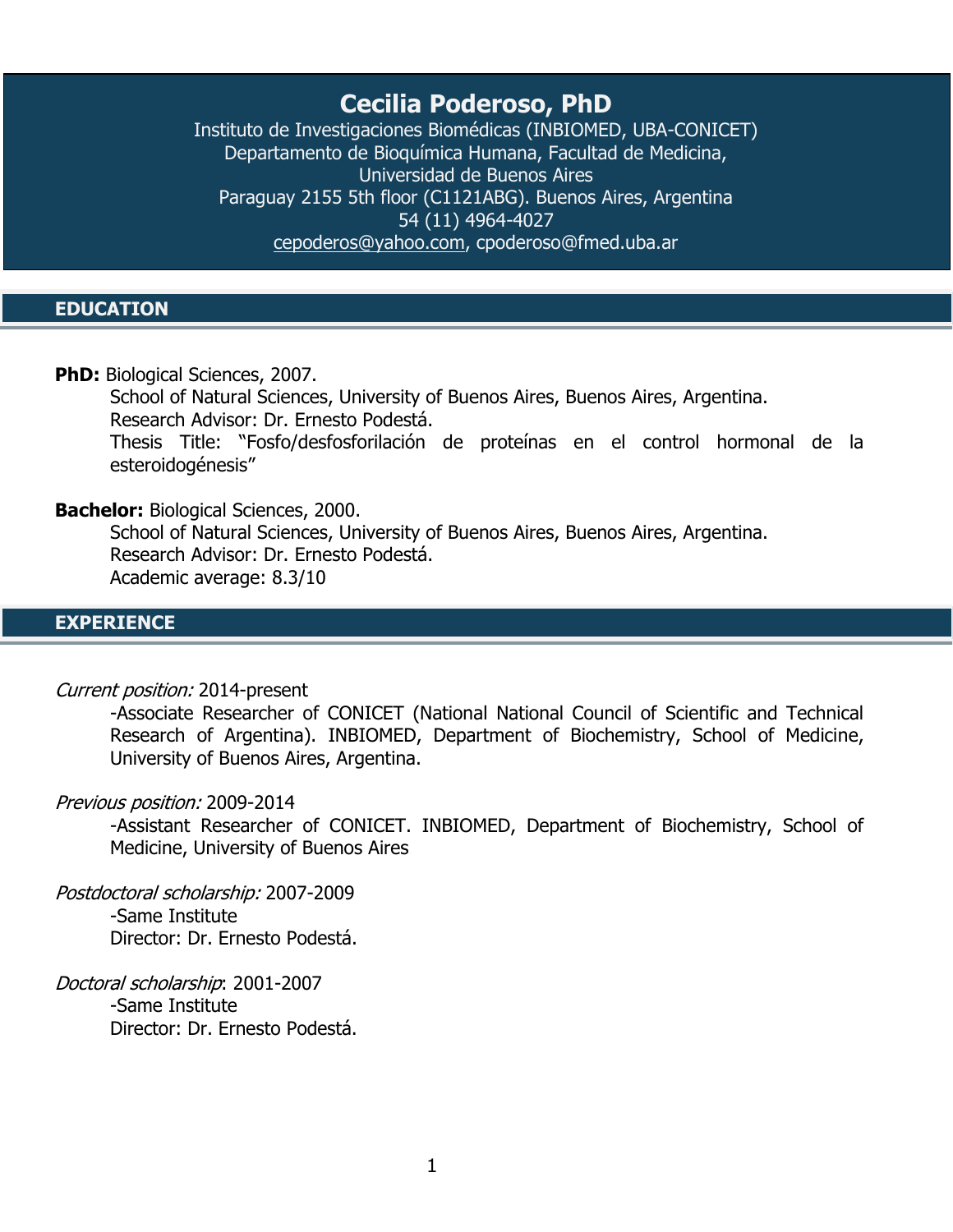-English. Written and spoken:

1992: First Certificate Exam-University of Cambridge.

-French. Written and spoken:

1993: Lenguas Vivas Professorship Advanced exam.

# **HONORS AND AWARDS**

#### First award in Signal Transduction Area: 2016

"Angiotensin II promotes activation of mTOR pathway components in H295R adrenocortical cells". Katia Estefanía Helfenberger, Ana Fernanda Castillo, Ana Fiore, Paola Finocchietto, Ernesto J. Podesta, Cecilia Poderoso. LXI Reunión Anual de la Sociedad Argentina de Investigación Clínica (SAIC), Mar del Plata, Argentina.

#### Travel award for meeting: 2015

45th World Chemistry Congress, August 9-14, Busan, South Korea.

#### First Mention to poster work: 2010

"Regulación hormonal de la reorganización de las mitocondrias para formar un complejo proteico mitocondrial en la regulación de la síntesis de esteroides". Duarte, A; Soria, G; Poderoso, C; Cooke, M; Gottifredi, V, Podesta; EJ. XII Jornadas Anuales de la Sociedad Argentina de Biología (SAB), IByME, Bs As, Argentina.

#### Travel award to Traineeship: 2003

-Institut Pasteur-Institut Curie, March-April, 25-28 Rue du Dr Roux, 75015. Paris, France. Advisor: Dra. Alice Dautry-Varsat.

### **FUNDING SOURCES/GRANTS AWARDED**

Current: 2018-2020

-"Estudio de la regulación espacio-temporal de la vía de mTOR 1/2 por estimulación hormonal en células adrenocorticales tumorales humanas". Cecilia Poderoso (PI). University of Buenos Aires, UBACyT (ARS\$ 85000).

#### Pending: 2019

-"Regulation of the expression of proteins involved in mitochondrial dynamics in adrenocortical human tumor cells". Cecilia Poderoso (PI). Agencia Nacional de Promoción Científica y Tecnológica (ANPCyT), Argentina.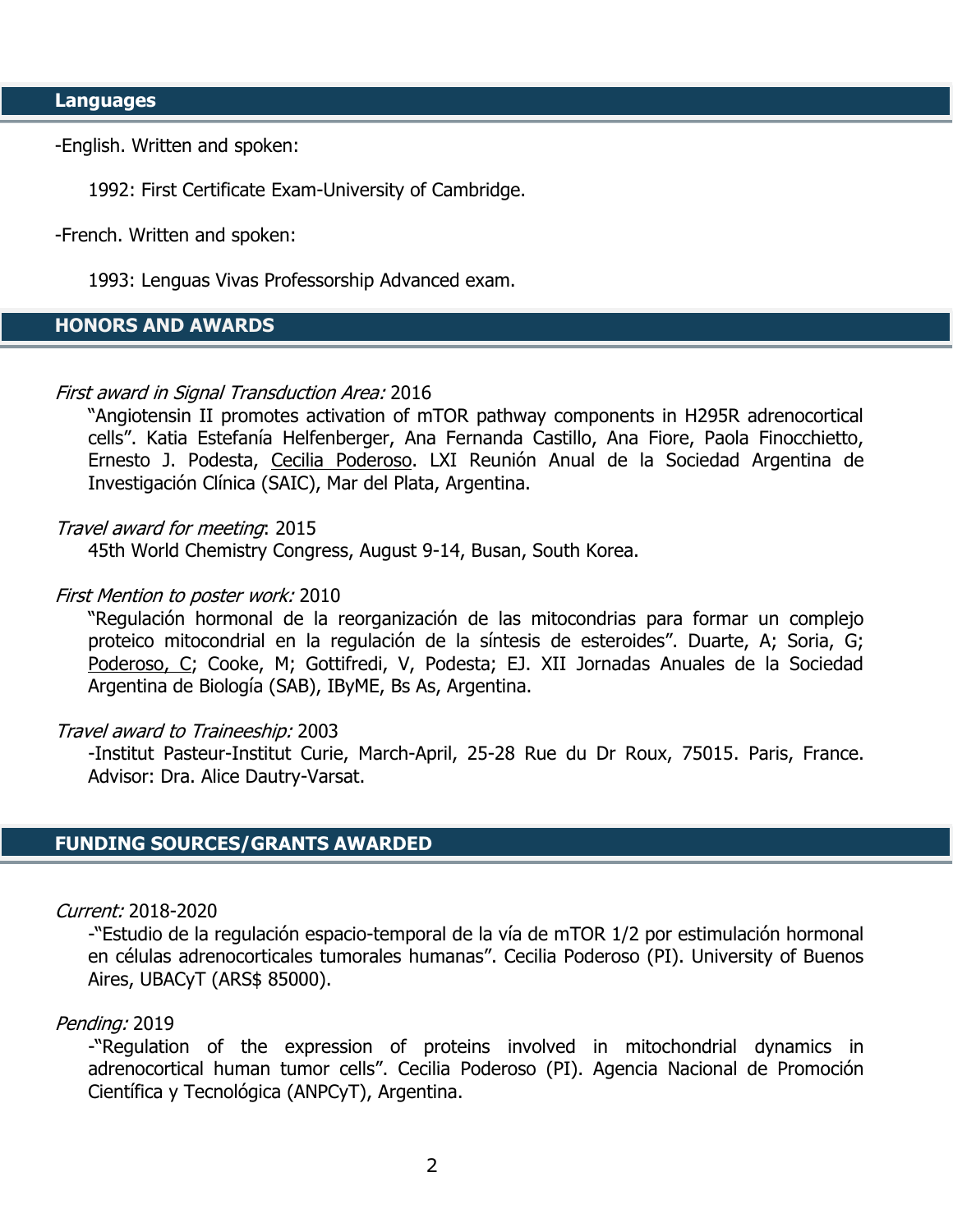# Expired:

-"Estudio de la regulación hormonal sobre la dinámica y la transferencia mitocondriales y su efecto en la reorganización subcelular en la esteroidogénesis." (2016-2018) Cecilia Poderoso (PI). University of Buenos Aires, UBACyT (ARS\$ 50000).

-"Mecanismo de fosfo-desfosforilación mitocondrial en la regulación del transporte de colesterol". (2010-2012) Cecilia Poderoso (PI). University of Buenos Aires, UBACyT (ARS\$ 12000).

-"Papel del procesamiento y fosforilación vía ERK1/2 de una proteína regulatoria del complejo proteico mitocondrial responsable del transporte de colesterol en la mitocondria de tejidos esteroidogénicos". (2010-2012). Cecilia Poderoso (PI). Agencia Nacional de Promoción Científica y Tecnológica (ANPCyT), Argentina (ARS\$ 40000).

-"Differential mitochondrial ERK1/2 trafficking during proliferative and steroidogenic responses in MA-10 cells". (2004-2005). Cecilia Poderoso (PI). Grant in Aid of Research, Sigma Xi, The Research Society, USA (U\$S 860).

# **MENTORING ACTIVITIES**

Teaching:

Current: 1998-present

-Assistant teacher in the Department of Biochemistry, School of Medicine, University of Buenos Aires, Buenos Aires, Argentina.

# **PROFESSIONAL OUTREACH AND SOCIETY SERVICE**

### Session Chairing:

2016

Signal Transduction Area. LXI Annual Meeting of Sociedad Argentina de Investigación Clínica (SAIC), Mar del Plata, Argentina.

2015

Nephrology Area. LX Annual Meeting of Sociedad Argentina de Investigación Clínica (SAIC), Mar del Plata, Argentina.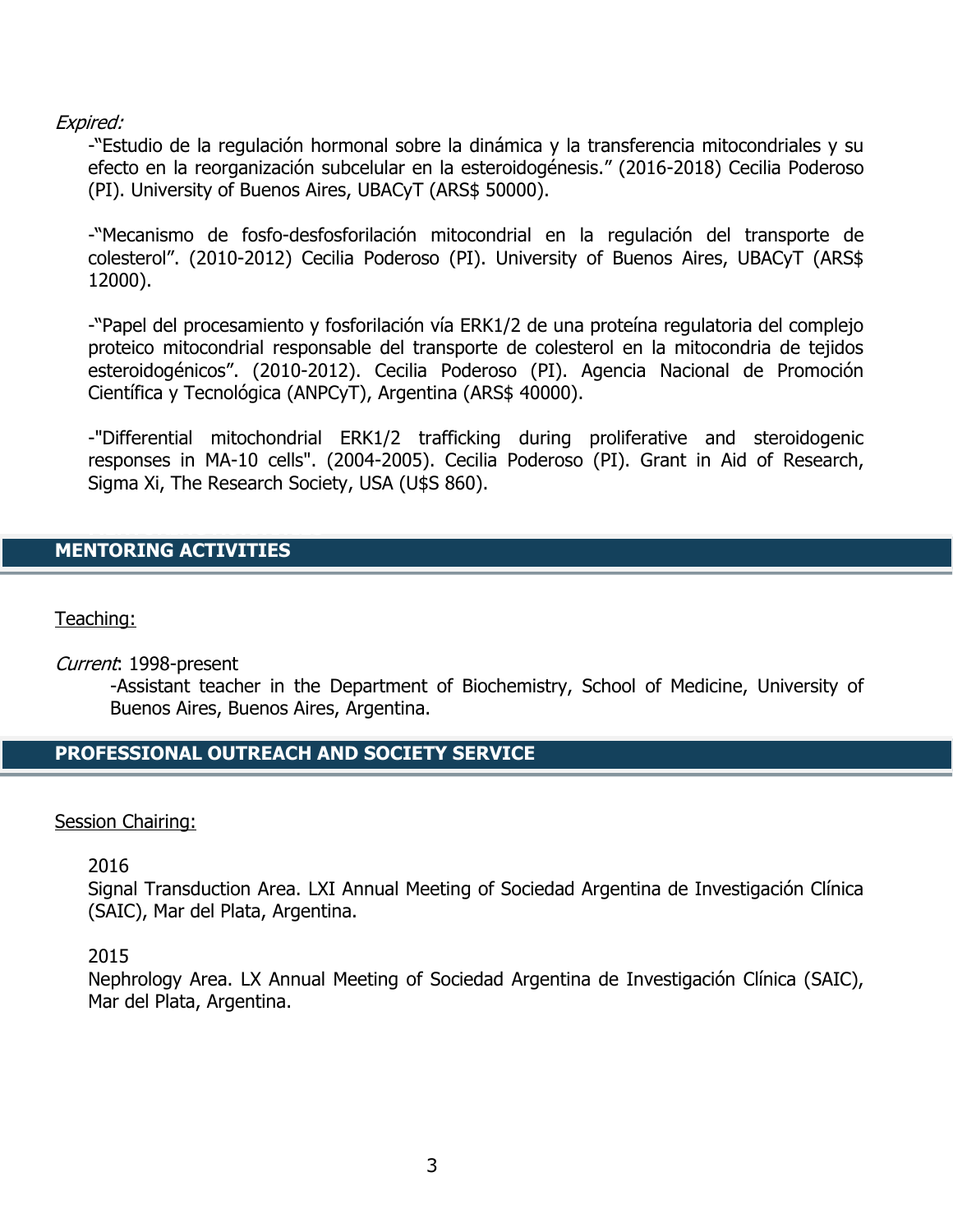# **COMMITEE SERVICE**

2018-present

Member of the PhD Committee, Basic Research, School of Medicine, UBA

2016-present

Member of Asesor Council of the Instituto de Investigaciones Biomédicas (INBIOMED, CONICET-UBA).

2016

Nomination Committee member of the Sociedad Argentina de Investigación Clínica (SAIC).

2015

Representant of School of Medicine (UBA) Node of the Sociedad Argentina de Investigación Clínica (SAIC).

### **SUPERVISORY EXPERIENCE**

Current:

#### Thesis:

2017-2022

-PhD Thesis Director: Lic. Katia Helfenberger, Dto. of Biological Chemistry, School of Natural Sciences, University of Buenos Aires, Argentina.

#### 2016-2021

-PhD Thesis Co-Director: Lic. Yanina Benzo, Dto. of Biological Chemistry, School of Natural Sciences, University of Buenos Aires, Argentina.

#### 2017-2020

-Master thesis Director: Bioq. Ana Z. Fiore, School of Pharmacy and Biochemistry, University of Buenos Aires, Argentina.

#### Scholarships and Traineeships:

2018-present: Traineeship Director of Medical Sciences student Giuliana Argentino, INBIOMED, School of Medicine, University of Buenos Aires, Argentina.

2017-2022: Scholarship Director, Lic. Katia Helfenberger, CONICET.

2016-2021: Scholarship Co-Director, Lic. Yanina Benzo, CONICET.

Previous:

Finished Thesis: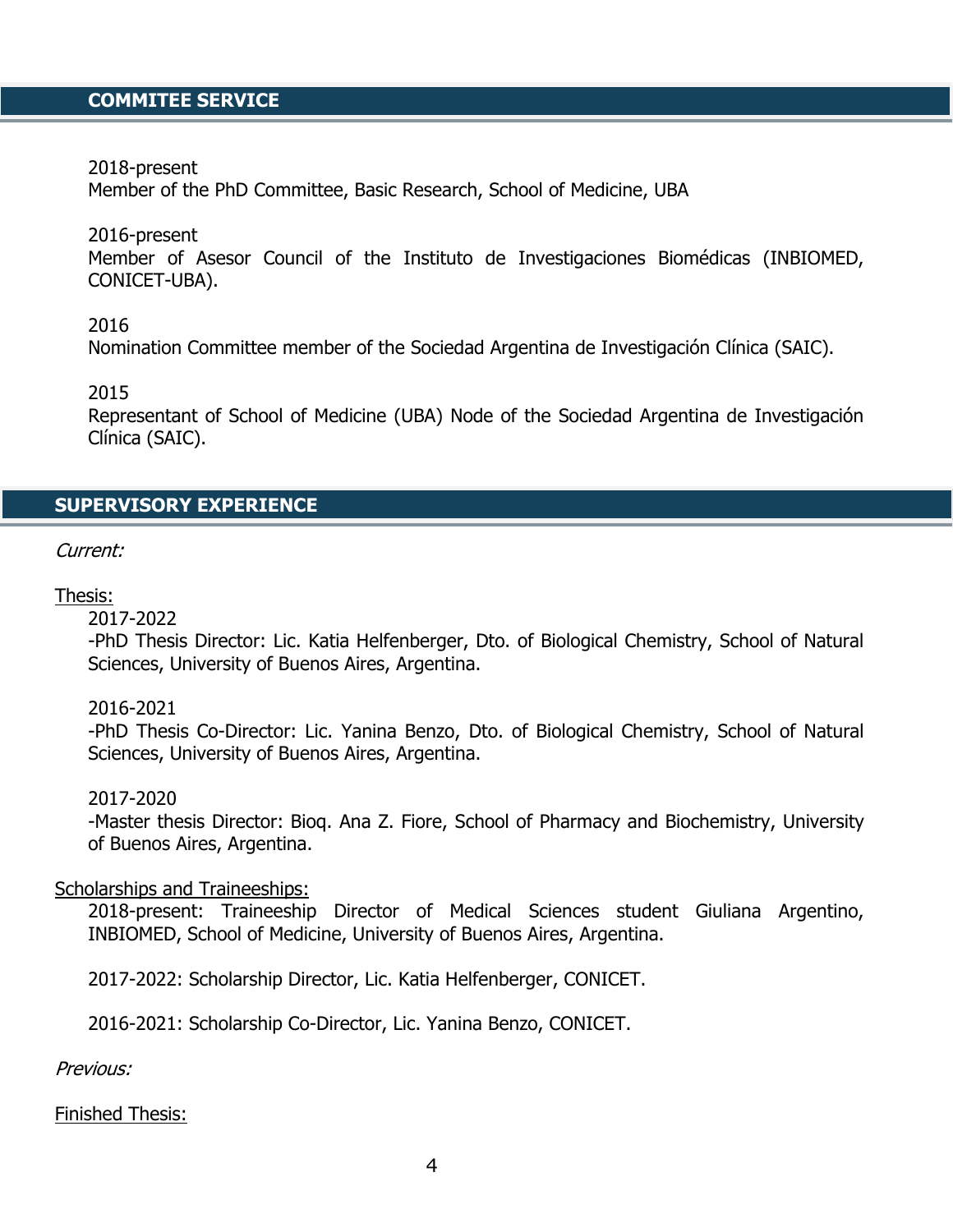# 2016

Bachelor Thesis Director of Natural Sciences student Katia Helfenberger. Dto. of Biological Chemistry, School of Natural Sciences, University of Buenos Aires, Argentina.

# Scholarships and Traineeships:

2015-2017: Undergraduate UBA Scholarship Director, Natural Sciences student Katia Helfenberger. INBIOMED, School of Medicine, University of Buenos Aires.

2014-2015: Scholarship Co-Director, Medical Sciences student Paula F. Lopez. Consejo Interuniversitario Nacional (CIN).

2013-2014: Traineeship Director of Natural Sciences student, Pilar M. Bergé. INBIOMED, School of Medicine, University of Buenos Aires.

2004-2006: Traineeship Director of Medical Sciences student Ma. Victoria Rodriguez, INBIOMED, School of Medicine, University of Buenos Aires.

# **EVALUATION TASKS**

# PhD Thesis:

2019

"Anestésicos volátiles y sus efectos sobre la cadena respiratoria. Regulación de la óxido nítrico sintasa mitocondrial". Lic. Johanna Zuccoli, Dto. of Biological Chemistry, School of Natural Sciences, UBA.

### 2016

"Rol del sistema tiol-mitocondrial y daño neuronal inducido durante la hipoxia cerebral". Med. Ma. Laura Aón Bertolino, School of Medicine, UBA.

### Bachelor Thesis:

### 2016

"Estudio del mecanismo de acción del receptor H4 a histamina en células de Leydig tumorales, y su posible empleo como blanco terapéutico en el tratamiento de tumores en células de Leydig". Alejandra Marcos, Dto. of Biological Sciences, School of Natural Sciences, UBA.

# 2010

"Estudio de la interacción de alfa-sinucleína con la mitocondria y las especies reactivas del oxígeno". Jimena H. Martinez, Dto. of Biological Sciences, School of Natural Sciences, UBA.

### Meetings awards:

### 2014

Poster award in Signal Trasduction Area of LIX Anual Meeting of Sociedad Argentina de Investigación Clínica (SAIC). Mar del Plata, Buenos Aires, Argentina.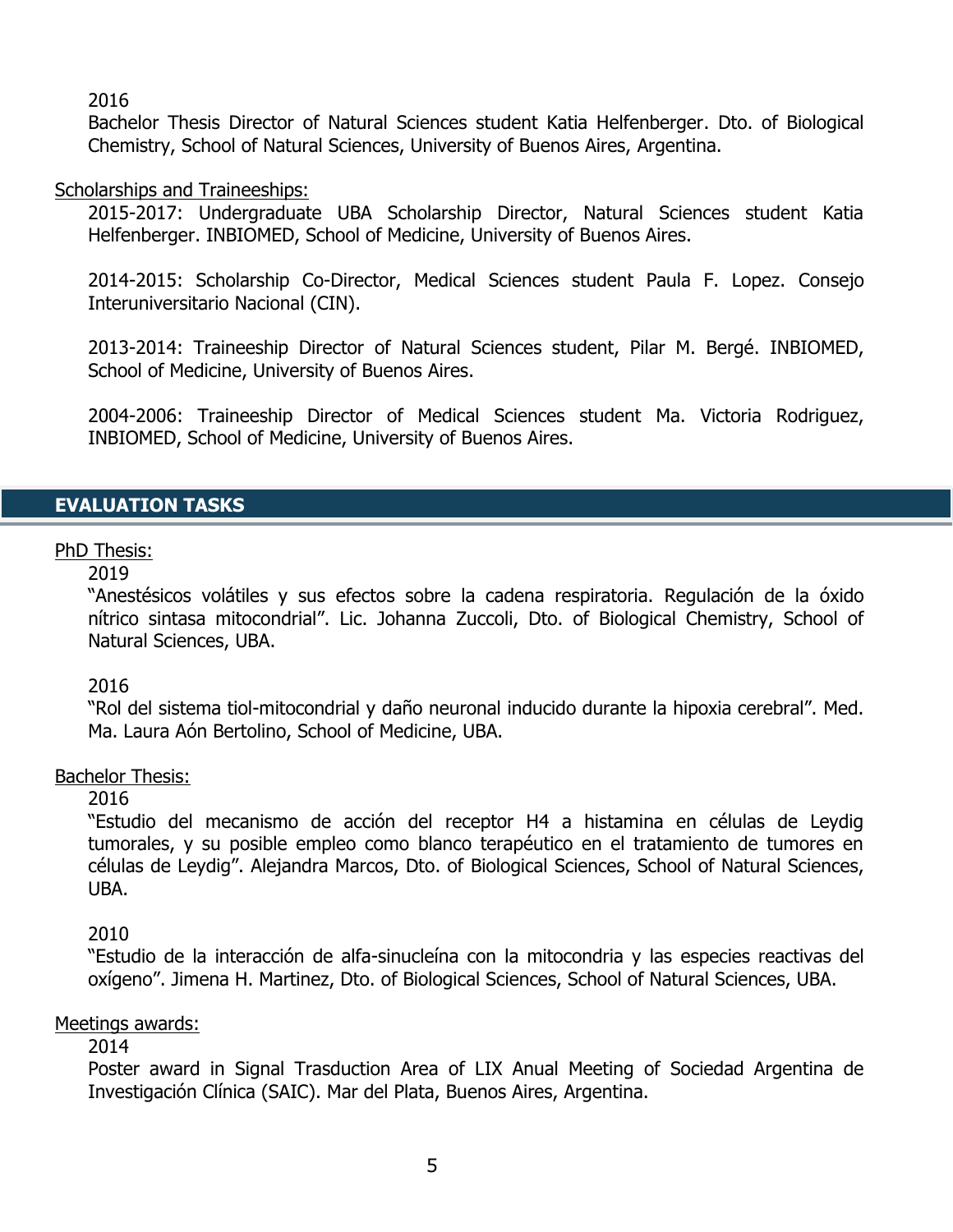# Grants:

2015: CONICET 2018: Cancer National Institute, Argentina.

# Scholarships:

2019: Cancer National Institute, Argentina.

# **INVITED TALKS**

8/4/2013: "Participación de proteínas mitocondriales y rol de la mitocondria en el transporte de colesterol a través de membranas". INBIOMED internal talks. Dto. of Biochemistry, School of Medicine, University of Buenos Aires.

12/8/2016: "Cellular regulation of hormonal action", presented in the International Master in Biomedical Sciences, Friburg University (Germany) and Schools of Medicine and Biochemistry, University of Buenos Aires.

15/11/2016: "Study of Hormone Regulation of Mitochondrial Fusion/Fission As A Platform For Subcellular Compartimentalization And Protein Localization in Endocrine Systems". Conference in the IUBMB Symposium: Recent Advances in Signal Transduction Applied to Diagnosis and Treatment of Human Diseases. Mar del Plata, Argentina.

29/5/2017: "Estudio de la dinámica mitocondrial regulada hormonalmente como plataforma para la localización de proteínas en sistemas endocrinos". Internal talks of the Dto. of Biological Chemistry, School of Natural Sciences, University of Buenos Aires.

# **CONTRIBUTED PRESENTATIONS (last 5 years)**

"Mitochondrial fusion regulates gene transcription and activity of a mitochondrial protein StAR". **Poderoso C.**, Bergé, PM., Duarte A., Cornejo Maciel F., Podestá EJ. "Molecular mechanisms in cell signaling and gene expression". Sociedad Argentina de Investigación en Bioquímica y Biología Molecular (SAIB). Instituto Leloir. CABA, Argentina. 6-9 de Noviembre, 2013.

"La fusión mitocondrial participa en la esteroidogénesis regulando la localización de StAR en la mitocondria a través de un mecanismo dependiente de ERK1/2 y PKA". Bergé, Pilar María, Duarte, Alejandra, Podestá, Ernesto J., **Poderoso, Cecilia.** LVIII Reunión Anual de la Sociedad Argentina de Investigación Clínica (SAIC). Mar del Plata, Argentina. 20-23 de Noviembre, 2013.

"Mitofusin 2 mediates Angiotensin II-induced aldosterone synthesis". **Cecilia Poderoso**, Pablo Mele, Ana F. Castillo, Ernesto J. Podestá. Conference of he Adrenal Cortex XVI. Junio 2014. Chicago, Illinois, USA.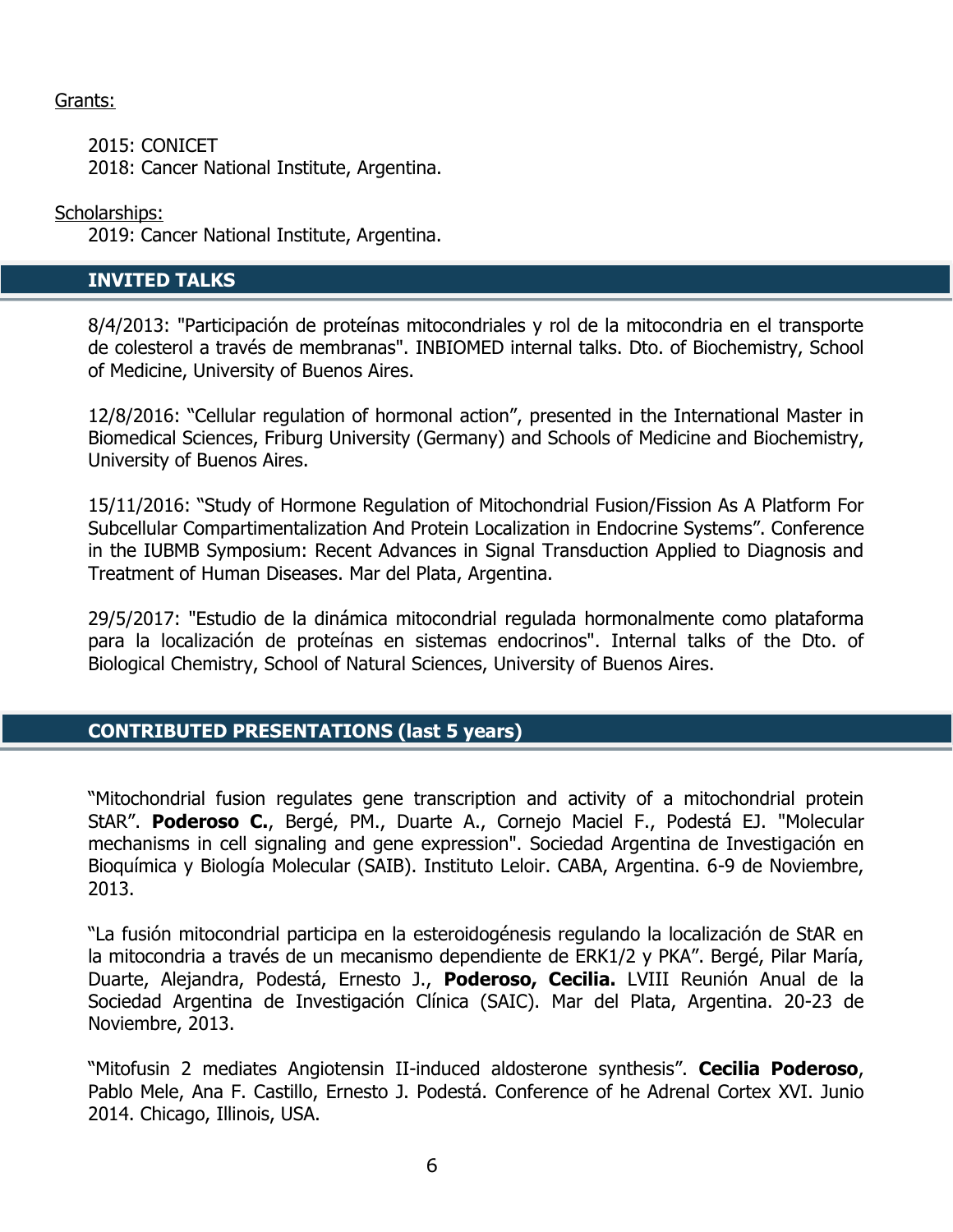"Mitofusina 2 participa en la síntesis de aldosterona estimulada por angiotensina II en células adrenocorticales H295R." **Cecilia Poderoso**, Pablo Mele, Ana F. Castillo, Katia Helfenberger, Ernesto J. Podestá. LIX Reunión Científica Anual de la Sociedad Argentina de Investigación Clínica (SAIC). Mar del Plata, Buenos Aires, Argentina. Noviembre 2014

"Mitochondrial Fusion As A Regulatory Event Of Synthesis And Transport Of Lipid Molecules". Katia E. Helfenberger, Ana F. Castillo, Pablo Mele, Melina A. Dattilo, Paula Maloberti, Ernesto J. Podestá, **Cecilia Poderoso**. IUPAC 45th World Chemistry Congress, 9-14 de Agosto, 2015. Busan, Corea del Sur.

"Arachidonic acid and its metabolites in breast cancer: a transcriptomic approach to elucidate their biological significance". Ana F. Castillo, Ulises D. Orlando, Melina A. Dattilo, **Cecilia Poderoso**, Angela R. Solano, Paula M. Maloberti, Ernesto J. Podesta. IUPAC 45th World Chemistry Congress, 9-14 de Agosto, 2015. Busan, Corea del Sur.

"Biological effects of Triacsin C on rat astrocytes and astroglioma through its action on Acsl4 enzyme" Melina Dattilo, Paula López, Carla Caruso, Fernanda Castillo, **Poderoso Cecilia**, Mercedes Lasaga, Paula Maloberti. IUPAC World Chemistry Congress, 9-14 de Agosto, 2015. Busan, Corea del Sur.

"La estimulación hormonal por Angiotensina II promueve la localización de proteínas mitocondriales a través de Mitofusina 2 en la esteroidogénesis." Katia Estefania Helfenberger; Ana Fernanda Castillo; Ana Zulma Fiore; Ernesto J. Podesta; **Cecilia Poderoso.** LX Reunión Científica Anual de la Sociedad Argentina de Investigación Clínica (SAIC). 18-21 de Noviembre, 2015, Mar del Plata, Argentina.

"ACSL4 promoter characterization and regulation by SHP2 in breast cancer cells". Lopez F, Dattilo M, Benzo Y, Orlando U, **Poderoso C**, Cornejo Maciel, F, Podesta EJ, Maloberti P. LII Reunión Anual de Sociedad Argentina de Investigación en Bioquímica y Biología Molecular (SAIB). 7-10 de Noviembre 2016. Córdoba, Argentina.

"Sequential ERK phosphorylation in tyrosine and threonine determines its cellular distribution". Helfenberger KE, Villalba N, Gelpi R, Paz C, Poderoso JJ, **Poderoso C**. LII Reunión Anual de Sociedad Argentina de Investigación en Bioquímica y Biología Molecular (SAIB). 7-10 de Noviembre 2016. Córdoba, Argentina.

"Angiotensin II promotes activation of mTOR pathway components in H295R adrenocortical cells". Katia Estefanía Helfenberger, Ana Fernanda Castillo, Ana Fiore, Paola Finocchietto, Ernesto J. Podesta, **Cecilia Poderoso**. LXI Reunión Científica Anual de la Sociedad Argentina de Investigación Clínica (SAIC). 16-19 de Noviembre, 2016, Mar del Plata, Argentina.

"Intercellular mitochondrial transfer through nanotubules is promoted by cyclic AMP (cAMP) in rat astrocytes and human glioblastoma cells". HELFENBERGER, Katia, FINOCCHIETTO, Paola, DUARTE, Alejandra, FUENTES, Federico, PODEROSO, Juan José, GELPI, Ricardo, **PODEROSO, Cecilia.** 8th World Targeting on Mitochondria. (World Mitochondria Society) 23-24 Octubre, 2017, Berlín, Alemania.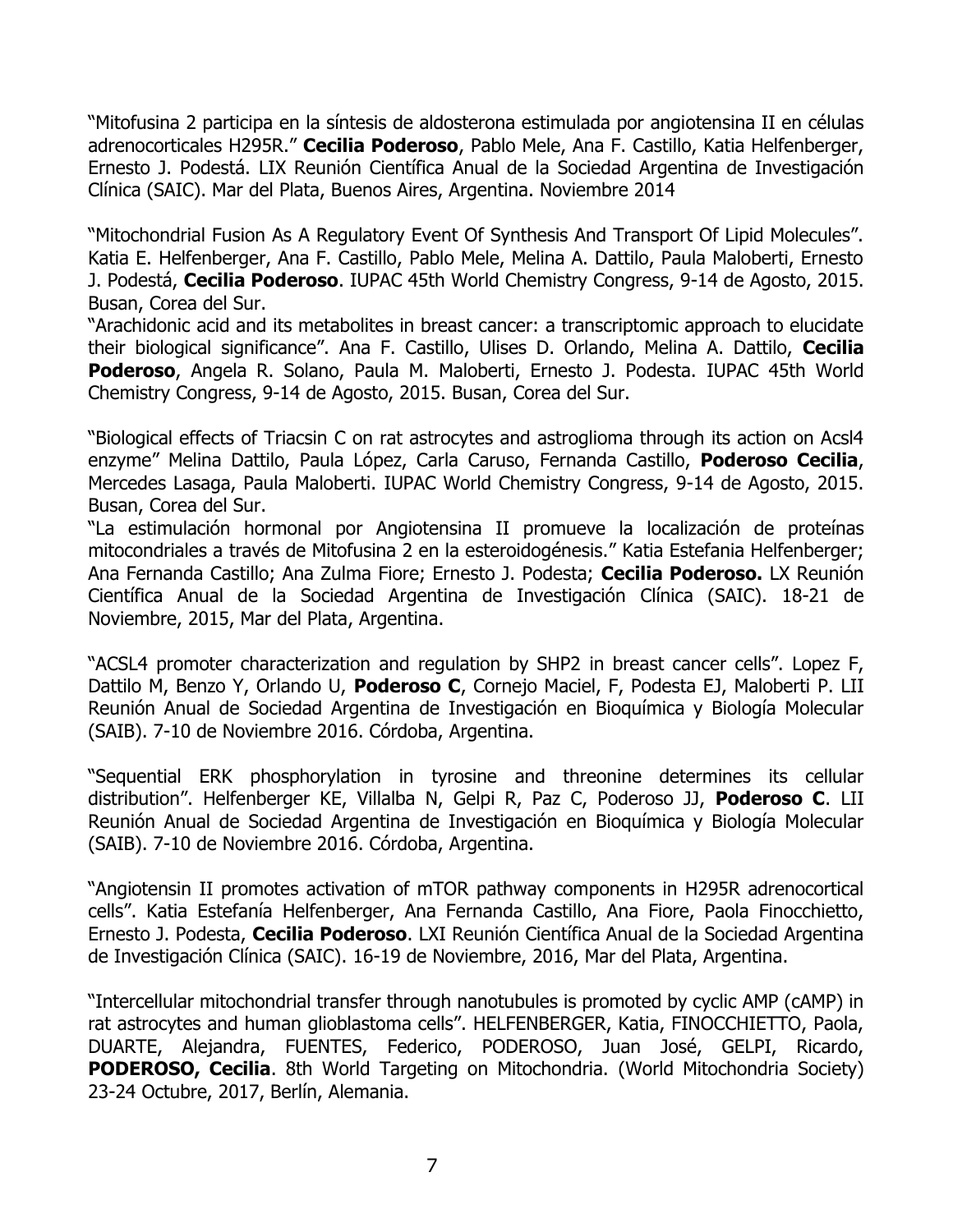"Acyl-CoA synthetase 4 are dependent on proteasome activity and modulate mitochondrial metabolism regulatory protein expression in breast cancer cells". Yanina Benzo, Melina Dattilo, Katia Helfenberger, Lucía Herrrera, **Cecilia Poderoso**, Paula Maloberti. Reunión Conjunta de Sociedades de Biociencias. 13-17 de Noviembre, 2017. Buenos Aires, Argentina.

"Acyl-CoA synthetase 4 inhibition decreases adrenocortical human cell proliferation sustained by Angiotensin II". Katia Helfenberger, Ana Fiore, Lucía Herrrera, Yanina Benzo, Paula Maloberti, **Cecilia Poderoso**. Reunión Conjunta de Sociedades de Biociencias. 13-17 de Noviembre, 2017. Buenos Aires, Argentina.

"Angiotensin II stimulation promotes mitochondrial fusion as a novel mechanism involved in protein kinases compartimentalization and cholesterol transport in H295R adrenocortical cells". Helfenberger Katia; Castillo Ana Fernanda, Fiore Ana, Herrrera Lucía, **Poderoso Cecilia**. The 18th Adrenal Cortex Conference, Munich, Alemania, 25-27 de Junio 2018.

"Estrogen-related receptor alpha is involved in the regulation of Mitofusin 2 expression in adrenocortical human cells". Katia Helfenberger, Ana Fernanda Castillo, Yanina Benzo, Giuliana Argentino, Paula M Maloberti, **Cecilia Poderoso.** LXIII Reunión Científica Anual de la Sociedad Argentina de Investigación Clínica (SAIC). 14-17 de Noviembre, 2018, Mar del Plata, Argentina.

Regulation of Acyl CoA synthetase 4 (ACSL4) expression by transcriptional and post transcriptional mechanisms in breast cancer cells. Yanina Benzo, Melina Dattilo, Jesica Prada, Katia Helfenberger, Lucia Herrera, **Cecilia Poderoso**, Paula M Maloberti. LXIII Reunión Científica Anual de la Sociedad Argentina de Investigación Clínica (SAIC). 14-17 de Noviembre, 2018, Mar del Plata, Argentina.

### **PUBLICATIONS**

### Refereed journals:

1."An ACTH-activated protein tyrosine phosphatase is modulated by PKA-dependent phosphorylation". Paz, C., Cornejo Maciel, M.F., **Poderoso, C.**, Gorostizaga, A. and Podestá, E.J. Endocr. Res. (2000), 26: 609-614.

2."LH/chorionic gonadotrophin signaling pathway involves PTP activity downstream of PKA activation: evidence of an obligatory step in steroid production by Leydig cells". Cornejo Maciel, F., **Poderoso, C.**, Gorostizaga, A., Paz, C., Podestá, E.J. J. Endocrinol. (2001) 170(2):403-11.

3."The obligatory action of protein tyrosine phosphatases in ACTH-stimulated steroidogenesis is exerted at the level of StAR protein" **Poderoso, C**, Cornejo Maciel, Gorostizaga, A, Bey,P, Paz, C, Podestá EJ. *Endocr. Res.* (2002) 28: 413-417.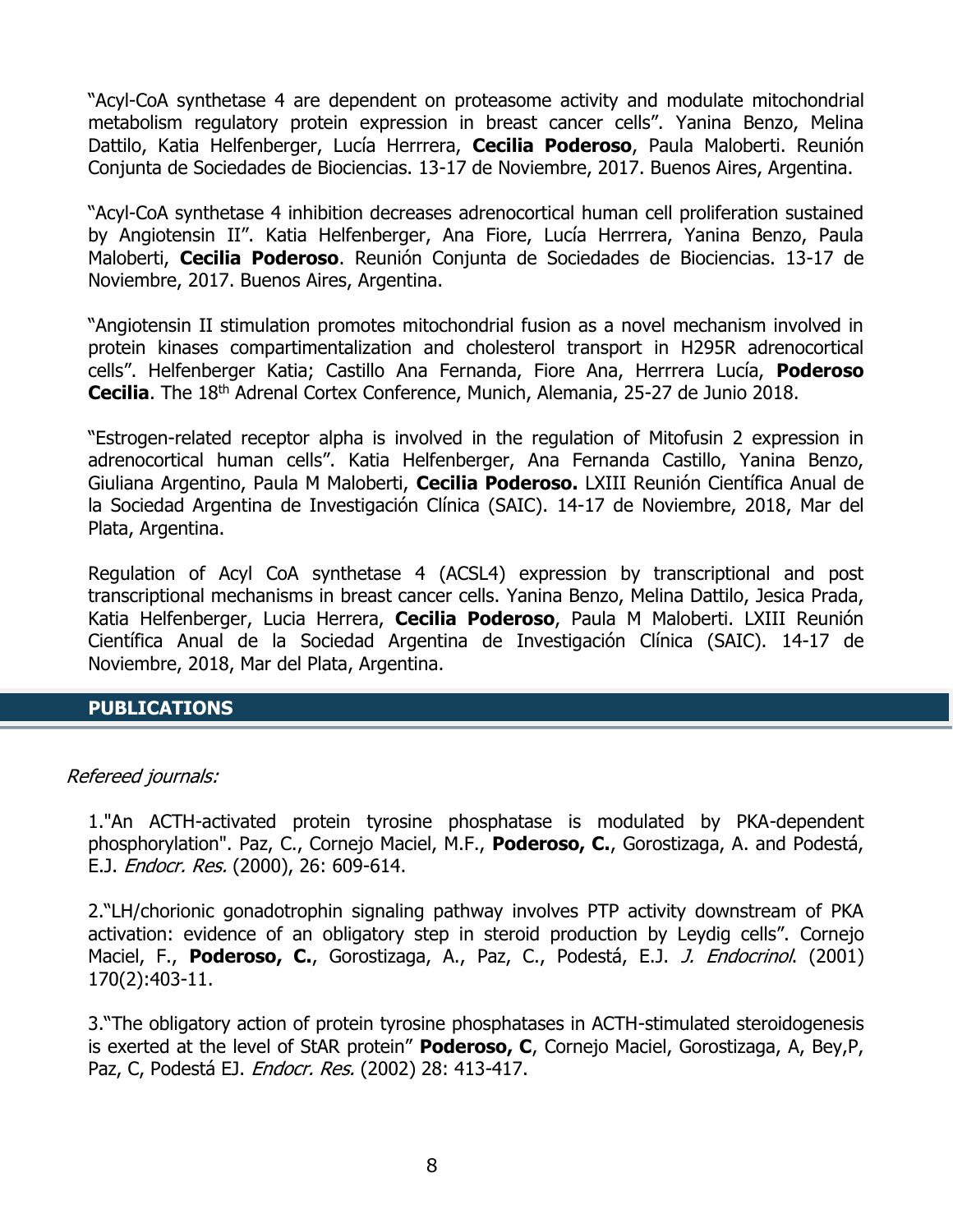4."Protein Serine/Threonine phosphatase 2A activity is inhibited by cAMP in MA-10 cells". **Cecilia Poderoso**, Cristina Paz, Alejandra Gorostizaga, Fabiana Cornejo Maciel, Carlos F. Mendez and Podestá EJ. Endocr. Res. (2002) 28: 319-323.

5."Adrenocorticotropin induces mitogen-activated protein kinase phosphatase 1 in Y1 mouse adrenocortical tumor cells". Bey P, Gorostizaga A, Maloberti PM, Lozano RC, **Poderoso C**, Maciel FC, Podestá EJ, Paz C. (2003) Endocrinology. 144(4):1399-406.

6."Molecular events triggered by heat shock in Y1 adrenocortical cells". Gorostizaga A, Brion L, Maloberti P, **Poderoso C**, Podesta EJ, Maciel FC, Paz C (2004) Endocr Res. 30(4):655-9.

7."Tyrosine phosphates act on steroidogenesis through the activation of arachidonic acid release". Castillo F, Cano F, Maloberti P, Castilla R, Neuman I, **Poderoso C**, Paz C, Podesta EJ, Maciel FC. (2004) *Endocr Res* 30(4):623-7.

8."Protein tyrosine phosphatases regulate arachidonic acid release, StAR induction and steroidogenesis acting on a hormone-dependent arachidonic acid-preferring acyl-CoA synthetase." Cano F, **Poderoso C**, Cornejo Maciel F, Castilla R, Maloberti P, Castillo F, Neuman I, Paz C, Podesta EJ. (2006) J Steroid Biochem Mol Biol. 99(4-5):197-202.

9."A mitochondrial kinase complex is essential to mediate an ERK1/2-dependent phosphorylation of a key regulatory protein in steroid biosynthesis". **C. Poderoso**, D. Converso, P. Maloberti, A. Duarte, I. Neuman, S. Galli, F. Cornejo Maciel, C. Paz, MC. Carreras, JJ Poderoso, EJ Podestá. (2008) PLoS ONE. 3(1):e1443.

10."Tumor cell phenotype is sustained by selective MAPK oxidation in mitochondria". Galli S, Antico Arciuch VG, **Poderoso C**, Converso DP, Zhou Q, Bal de Kier Joffé E, Cadenas E, Boczkowski J, Carreras MC, Poderoso JJ. (2008) PLoS ONE. 3(6):e2379.

11."Intramitochondrial arachidonic acid as regulator of two different cellular functions: steroid biosynthesis and tumor cell proliferation". Ana F. Castillo, Rocío Castilla, Alejandra Duarte, Pablo Mele, Ulises Orlando, Cristina Karlés, Isabel Neuman, Hernán Di Cónsoli, **Cecilia Poderoso**, Angela Solano, Carla Finkielstein, Paula Maloberti, Fabiana Cornejo Maciel, Cristina Paz, Ernesto J. Podestá. Review. (2008). Current Trends in Endocrinology. 3: 57-75.

12."The Steroidogenic Acute Regulatory (StAR) protein as target for multiple kinases. Roles of protein phosphorylation on StAR function"

**Cecilia Poderoso**, Paula Maloberti, Alejandra Duarte, Rocío Castilla, Isabel Neuman, Cristina Paz, Fabiana Cornejo Maciel, Ernesto J. Podesta. Review. (2008). Current Topic in Steroid Research. 5: 35-49.

13."[Hormonal activation of a kinase cascade localized at the mitochondria is required for StAR](http://www.ncbi.nlm.nih.gov/pubmed/19007846?ordinalpos=1&itool=EntrezSystem2.PEntrez.Pubmed.Pubmed_ResultsPanel.Pubmed_DefaultReportPanel.Pubmed_RVDocSum)  [protein activity.](http://www.ncbi.nlm.nih.gov/pubmed/19007846?ordinalpos=1&itool=EntrezSystem2.PEntrez.Pubmed.Pubmed_ResultsPanel.Pubmed_DefaultReportPanel.Pubmed_RVDocSum)" **Poderoso C**, Maloberti P, Duarte A, Neuman I, Paz C, Maciel FC, Podesta EJ. (2009) Mol Cell Endocrinol. 300(1-2):37-42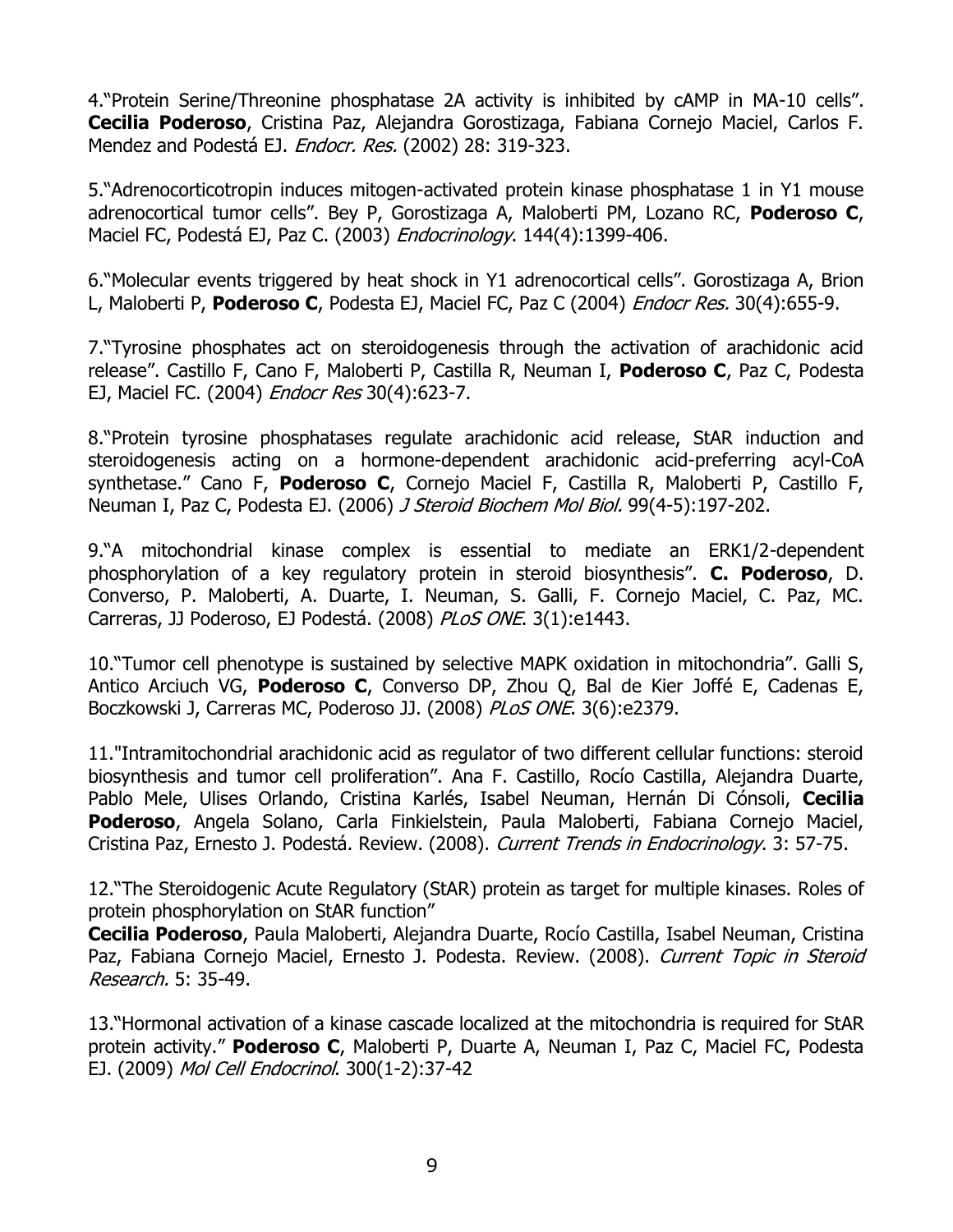14."Detection of a mitochondrial kinase complex that mediates PKA-MEK-ERK-dependent phosphorylation of mitochondrial proteins involved in the regulation of steroid biosynthesis". C Paz, **C Poderoso**, P Maloberti, F Cornejo Maciel, C Mendez, JJ Poderoso and EJ Podestá. (2009). Methods in Enzymology. 457:169-92.

15."Tyrosine phosphatases as key regulators of StAR induction and cholesterol transport: SHP2 as a potential tyrosine phosphatase involved in steroid synthesis". Mariana Cooke, Pablo Mele, Paula Maloberti, Alejandra Duarte, **Cecilia Poderoso**, Ulises Orlando, Cristina Paz, Fabiana Cornejo Maciel, Ernesto J. Podestá (2011). Mol Cell Endocrinol. 336:63-69.

16."MAP Kinase Phosphatase-1 (MKP-1) expression is up-regulated by hCG/cAMP and modulates steroidogenesis in MA-10 Leydig cells." Laura Brion, Paula M Maloberti, Natalia V Gomez, **Cecilia Poderoso**, Alejandra B Gorostizaga, Maria M Mori Sequeiros Garcia, Andrea B Acquier, Mariana Cooke, Carlos F Mendez, Ernesto J Podesta and Cristina Paz. (2011) Endocrinology. 152(7):2665-77.

17."Mitochondrial fusion is essential for steroid biosynthesis." Duarte A\*, **Poderoso C\***, Cooke M, Soria G, Cornejo Maciel F, Gottifredi V, Podestá EJ. (\*contributed equally) (2012) PLoS One. 7(9):e45829.

18."The spatial and temporal regulation of the hormonal signal. Role of mitochondria in the formation of a protein complex required for the activation of cholesterol transport and steroids synthesis." **Poderoso C**, Duarte A, Cooke M, Orlando U, Gottifredi V, Solano AR, Lemos JR, Podestá EJ. (2013) Mol Cell Endocrinol 371(1-2):26-33.

19."Mitochondrial fusion and ERK activity regulate Steroidogenic Regulatory protein localization in mitochondria". Duarte A, Castillo AF, Podestá EJ, **Poderoso C**. (2014). PLOS ONE. 9(6):e100387.

20."The role of mitochondrial fusion and StAR phosphorylation in the regulation of StAR activity and steroidogenesis." Castillo AF, Orlando U, Helfenberger KE, **Poderoso C**, Podesta EJ. Mol Cell Endocrinol. (2015) 15; 408:73-9.

21."Role of Protein Phosphorylation and Tyrosine Phosphatases in the Adrenal Regulation of Steroid Synthesis and Mitochondrial Function". Cristina Paz, Fabiana Cornejo Maciel, Alejandra Gorostizaga, Ana Fernanda Castillo, M. Mercedes Mori Sequeiros Garcia, Paula Mariana Maloberti, Ulises Daniel Orlando, Pablo G. Mele, **Cecilia Poderoso**, Ernesto J. Podesta. Front. Endocrinol.-Neuroendocrine Science. Research Topic: ACTH action in the adrenal Cortex: From molecular biology to pathophysiology (2016), Front Endocrinol (Lausanne). Jun 9;7:60. doi: 10.3389/fendo.2016.00060.

22."Subcellular distribution of ERK phosphorylation in tyrosine and threonine depends on redox status in murine lung cells". Helfenberger K, Villalba N, Buchholz B, Boveris A, Poderoso JJ, Gelpi RJ, **Poderoso C**. (2018) PLoS One. Feb 28;13(2):e0193022. doi: 10.1371/journal.pone.0193022.